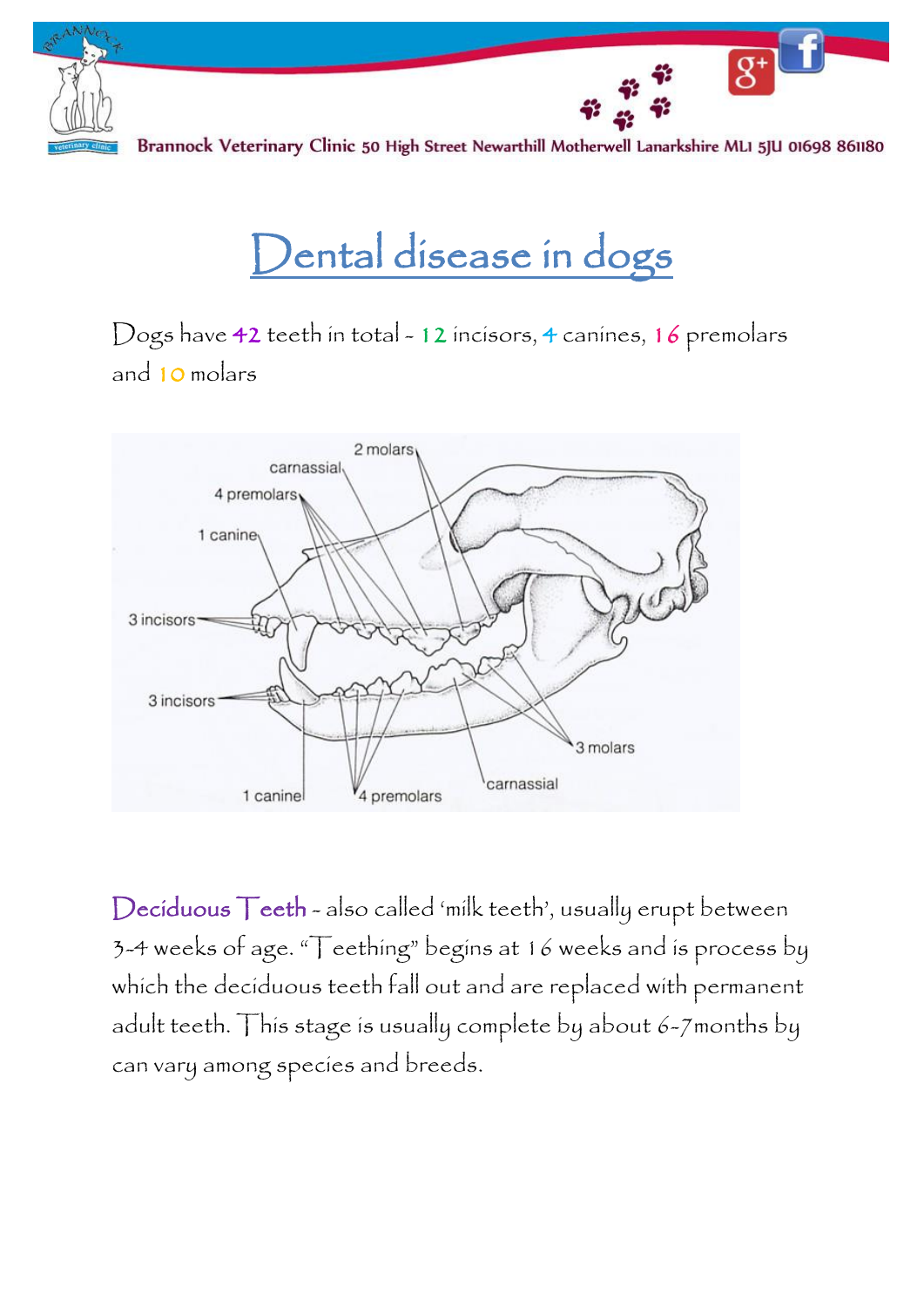

 $8 + 1$ 

Permanent  $\top$  eeth  $\sim$   $\top$  hese are the teeth that replace the deciduous teeth after they fall out. They remain in the jaw for the rest of the animal's life. It is therefore extremely important to take good care of them.

#### Teeth shape and function

 $|ncisor - Th$  is tooth is small and pointed with a single root. It can be found at the front of the jaw. The incisor teeth are used for shearing and grooming.

 $Canine - The canine tooth is curved with a large single root.$ There is one on each side of the upper and lower jaw. They are deeply embedded in the jaw bone. The canines are used for grasping and tearing meat.

Premolars and Molars – Flat surface and with several cusps. This tooth has 2 or 3 roots. They are used for grinding food.

Carnassial – The Carnassial tooth is the last upper premolar and the first lower molar on both sides of the jaw. This tooth is the largest tooth in the jaw; they have at least 3 roots. Cutting and grinding is the main function of the Carnassial teeth.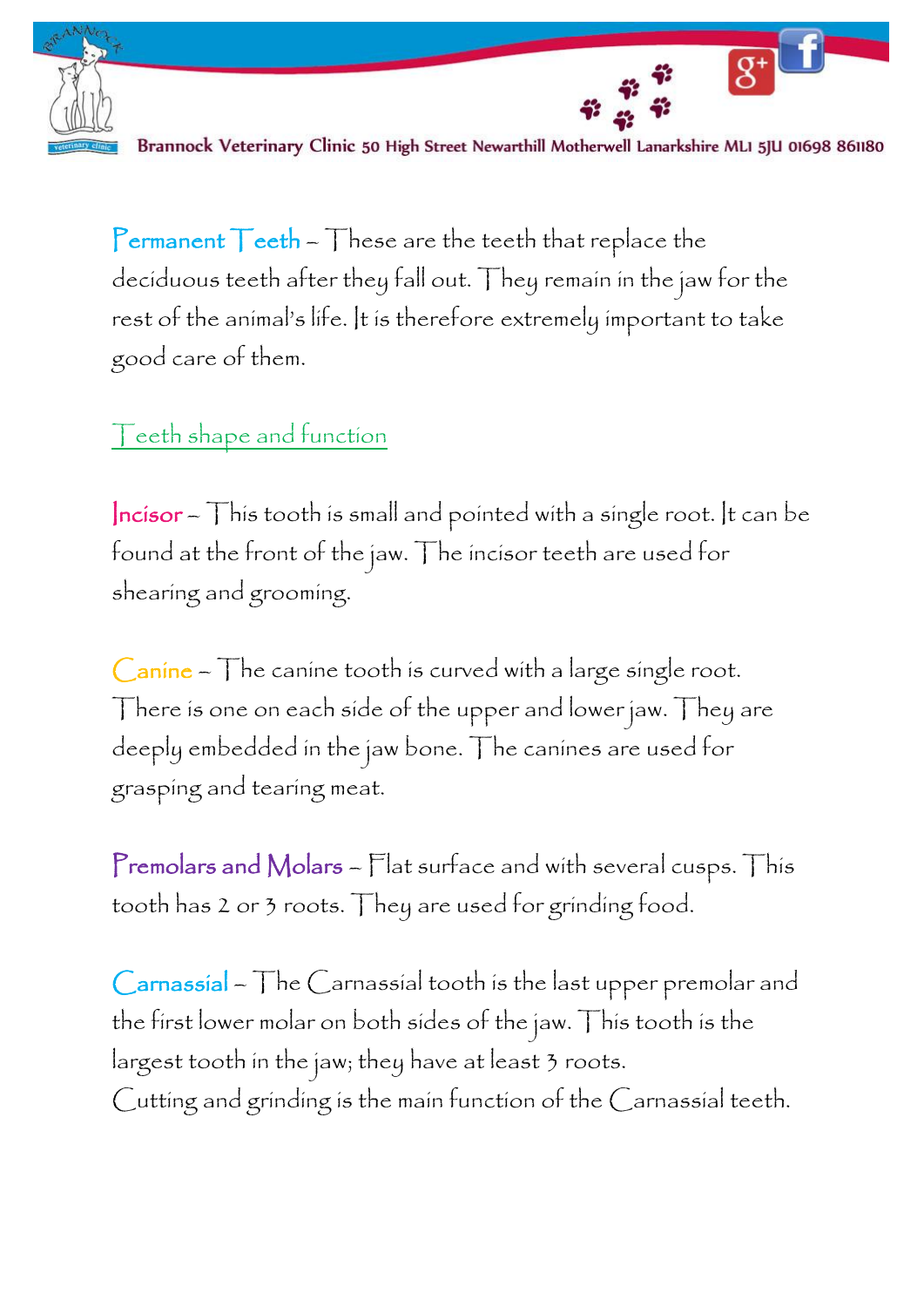

Molar – This tooth has similar properties to the premolars, but larger. They have 3 roots. Molars are needed for shearing and grinding

Tooth Anatomy



What is dental disease –

Dental disease is a very variable condition; it can range from mild plaque build-up on the teeth or gingivitis, to a large amount of tartar painful gums and rotten roots.

Bacteria that is found in the tartar can rapidly spread through the body and cause damage to other internal organs, these bacteria can put a strain on the heart, liver and kidneys. Therefore dental disease is not always just a mouth problem.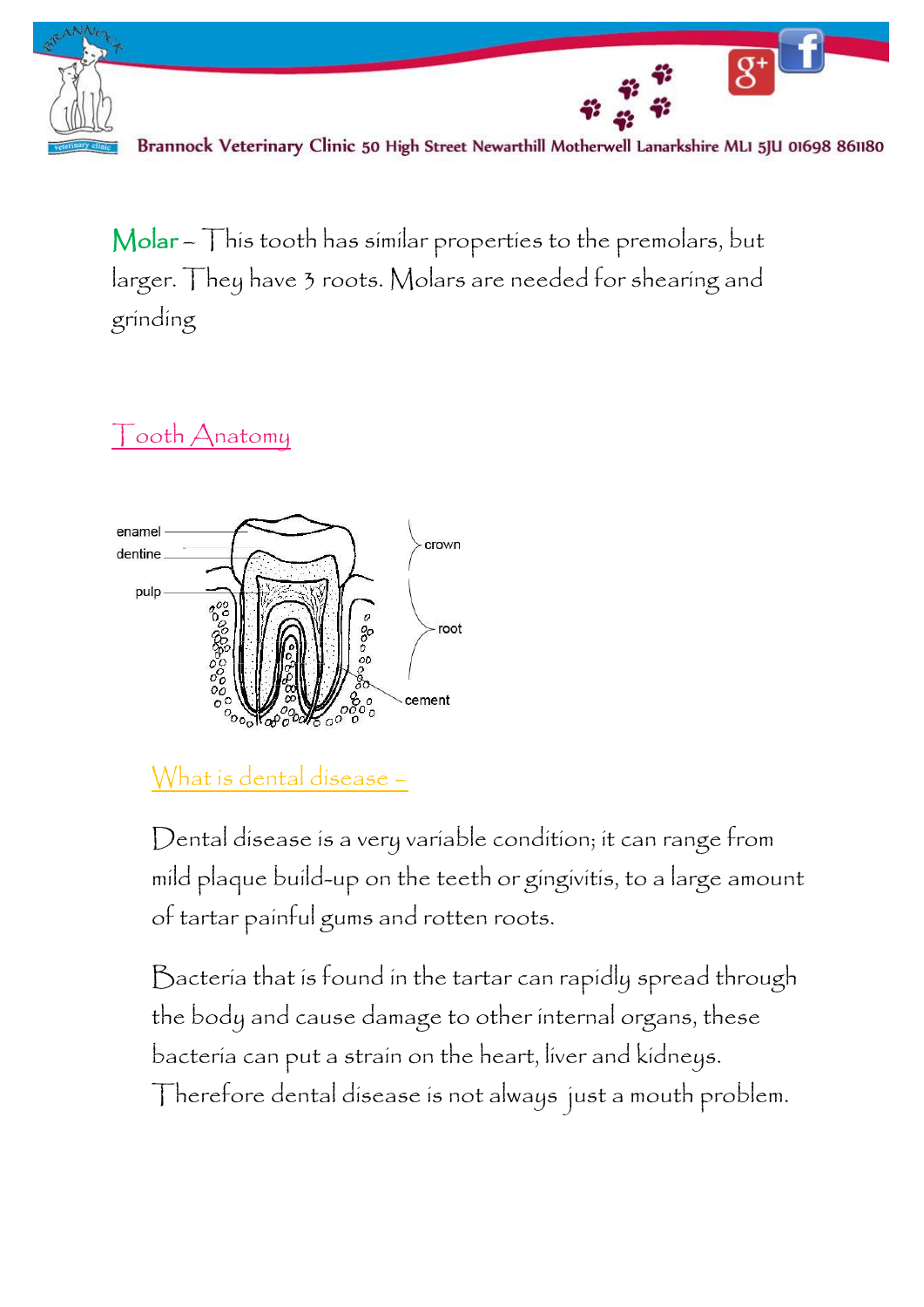

 $8 + 1$ 

Dental disease is completely preventable! By feeding a good quality balanced diet to your pet and regular cleaning you can prevent your pet suffering from dental disease.

Dental disease is very common. Around 80% of all dogs over 3 years exhibit signs of dental disease.

Symptoms of dental disease –

- Smelly breath note: not all doggy breath is due to dental disease.
- Sore and inflamed gums.
- Plaque build-up: discoloured material sticking to the white enamel surface of the teeth.
- Tartar: this comes after the plaque, it is dark in colour and very hard.
- Mouth pain this can be sometimes difficult to assess in our pets, but periodontal disease is most definitely painful.

## Preventing and treating dental disease -

Your pet's dental care doesn't rest with your veterinary surgeon alone. As a pet owner, you play a very important role ensuring your pets dental health is regularly maintained and monitored. Your vet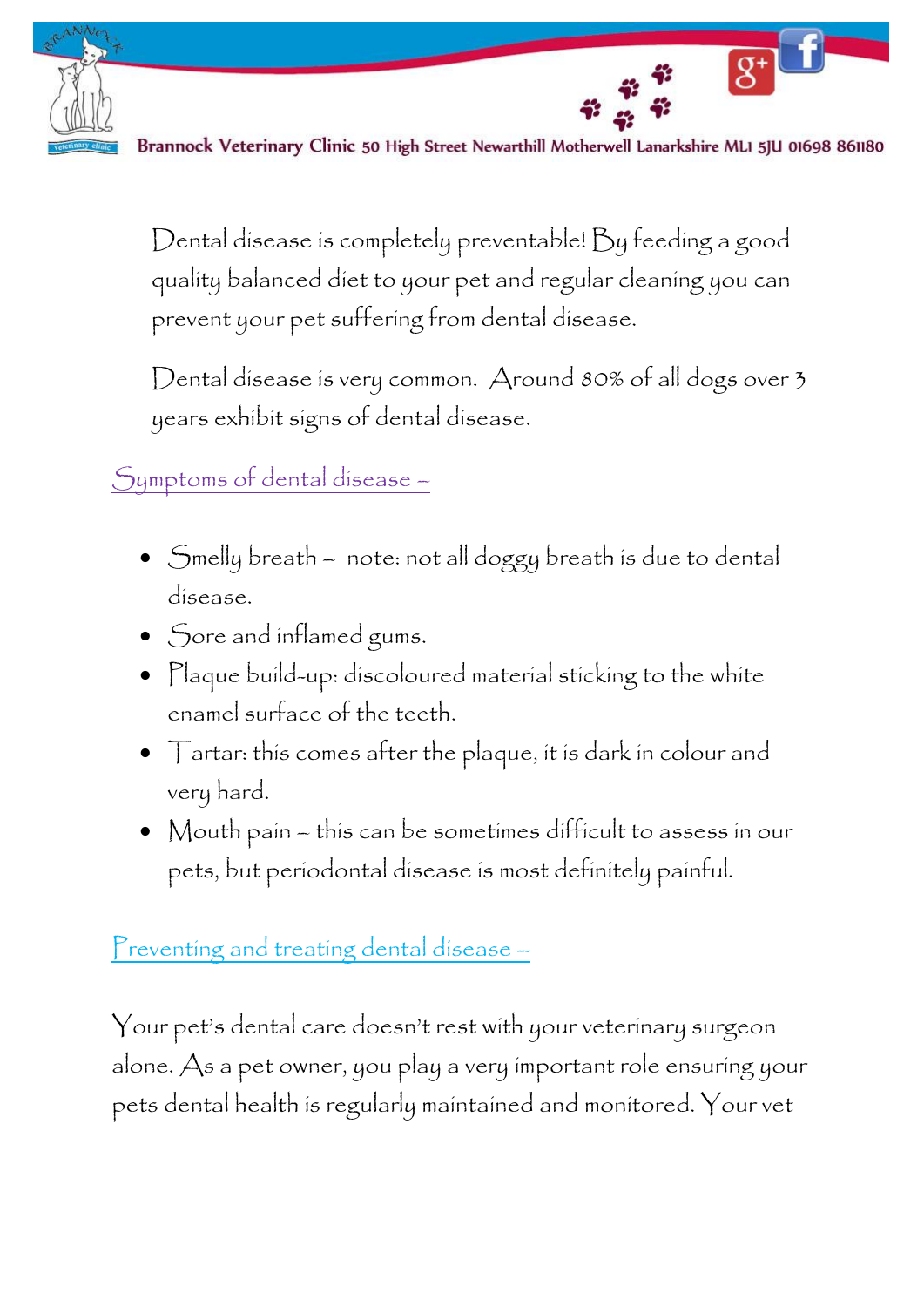

 $\overline{g^+}$ 

may recommend brushing your pet's teeth. This is one of the most effective ways to combat dental disease.

There are several different ways of treating dental disease at home. You can do this with regular brushing and also by feeding a high quality diet and giving specially shaped dental treats.

#### How to brush your pet's teeth.

 First of all, make sure your pet is used to being handled around the mouth. When they are relaxed at home, play with their mouths, lifting their lips, stroking them and looking at their teeth. This first step is the most important, and it may take some weeks before they are totally happy.



- Next, get them used to the flavour of the pet toothpastes. The toothpastes are flavoured and most animals will take to them readily.
- $\bullet$  Introduce the brushing. Either with a toothbrush or a finger brush. Start with just a couple of teeth and progress until